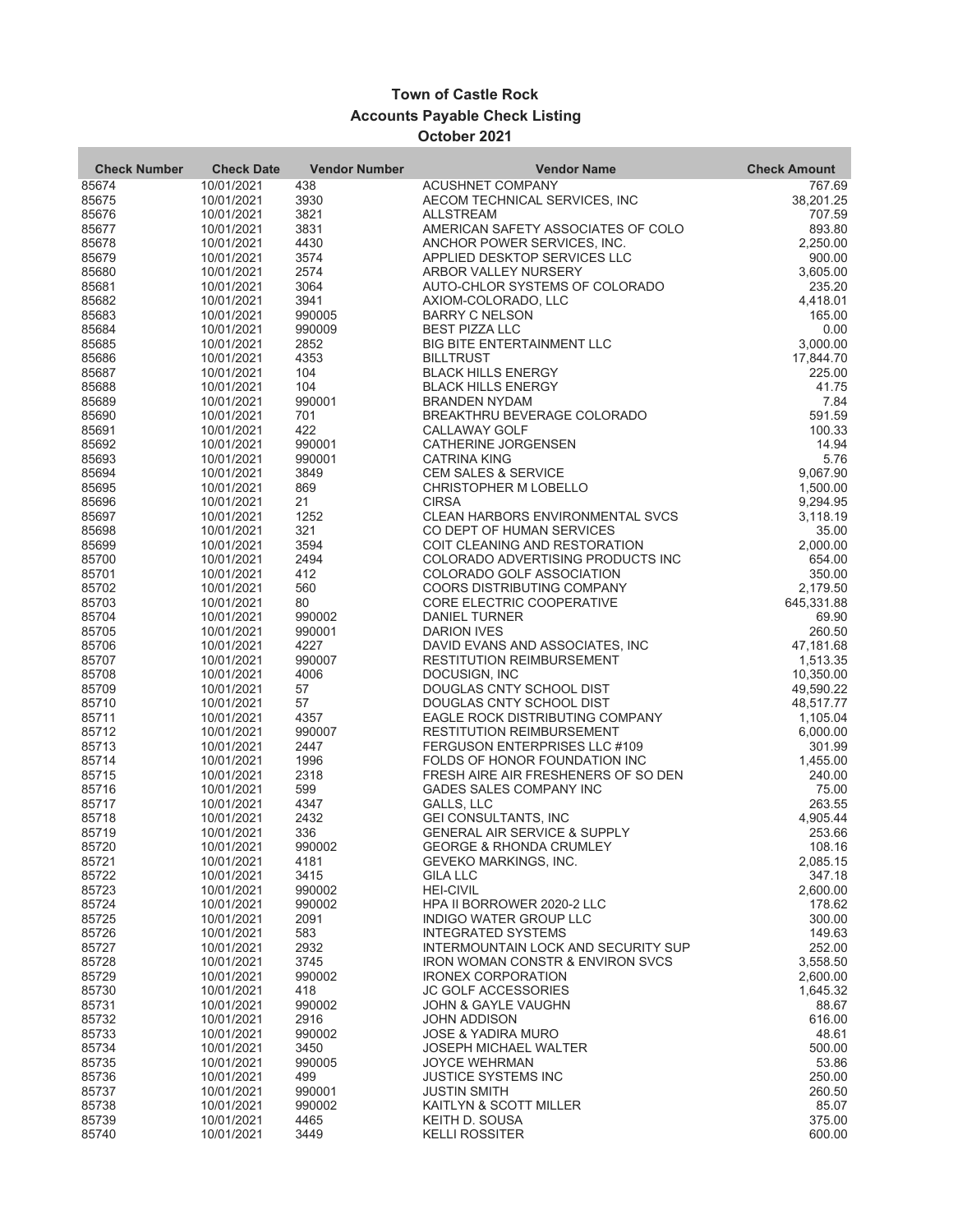| 85741              | 10/01/2021               | 3131             | KIMLEY-HORN AND ASSOCIATES, INC.                             | 2,087.50             |
|--------------------|--------------------------|------------------|--------------------------------------------------------------|----------------------|
| 85742              | 10/01/2021               | 1150             | L.N. CURTIS & SONS                                           | 27,515.46            |
| 85743              | 10/01/2021               | 990002           | LENNAR COLORADO LLC                                          | 82.49                |
| 85744<br>85745     | 10/01/2021<br>10/01/2021 | 3162<br>990005   | LES MILLS UNITED STATES TRADING INC<br><b>LOUIS S VRATIL</b> | 534.00<br>100.38     |
| 85746              | 10/01/2021               | 990005           | LOUISVILLE FIRE DEPARTMENT                                   | 1,663.00             |
| 85747              | 10/01/2021               | 134              | <b>LUMIN8 TRANSPORTATION TECHNOLOGIES</b>                    | 3,236.81             |
| 85748              | 10/01/2021               | 4214             | MCCI, LLC                                                    | 53,426.00            |
| 85749              | 10/01/2021               | 990001           | <b>MELINDA PASTORE</b>                                       | 31.92                |
| 85750              | 10/01/2021               | 990002           | <b>MERITAGE HOMES</b>                                        | 85.21                |
| 85751              | 10/01/2021               | 1842             | METRO TRANSPORTATION PLANNING & SOL                          | 956.40               |
| 85752              | 10/01/2021               | 990002           | <b>MITCHELL &amp; CHERYL SHANE</b>                           | 222.75               |
| 85753              | 10/01/2021               | 2866             | MOORE LUMBER CASTLE ROCK                                     | 1,187.95             |
| 85754              | 10/01/2021               | 966              | MUNICIPAL EMERGENCY SERVICES                                 | 534.80               |
| 85755              | 10/01/2021               | 176              | MUNICIPAL TREATMENT EQUIPMENT INC                            | 1,843.78             |
| 85756<br>85757     | 10/01/2021               | 329<br>2799      | NATIONAL ELECTRIC CONSTRUCTION                               | 2,497.00             |
| 85758              | 10/01/2021<br>10/01/2021 | 1364             | <b>NICK LUCEY</b><br>NUTRIEN AG SOLUTIONS, INC               | 1,250.00<br>1,181.38 |
| 85759              | 10/01/2021               | 3783             | OLAMETER DPG, LLC                                            | 2,863.80             |
| 85760              | 10/01/2021               | 197              | OLDCASTLE PRECAST, INC                                       | 710.00               |
| 85761              | 10/01/2021               | 990002           | OPENDOOR PROPERTY TRUST                                      | 44.76                |
| 85762              | 10/01/2021               | 990002           | ORCHARD PROPERTY I LLC                                       | 192.02               |
| 85763              | 10/01/2021               | 628              | PARKER WATER & SANITATION DIST                               | 18,136.04            |
| 85764              | 10/01/2021               | 990001           | PAUL O'BRIEN                                                 | 293.48               |
| 85765              | 10/01/2021               | 990002           | PIA & STEVEN SMITH                                           | 202.62               |
| 85766              | 10/01/2021               | 2113             | <b>PING</b>                                                  | 185.74               |
| 85767              | 10/01/2021               | 990002           | PINNACLE VIEW DEVELOPMENT                                    | 10.57                |
| 85768              | 10/01/2021               | 459              | PITNEY BOWES INC                                             | 105.00               |
| 85769              | 10/01/2021               | 4217             | PLACER LABS, INC                                             | 12,000.00            |
| 85770              | 10/01/2021               | 112              | PLUM CREEK WATER RECLAMATION AUTHOR                          | 117.50               |
| 85771              | 10/01/2021               | 942              | PROFORCE LAW ENFORCEMENT                                     | 63.89                |
| 85772              | 10/01/2021               | 990002           | <b>RED HAWK CROSSINGS LLC</b>                                | 53.31                |
| 85773              | 10/01/2021               | 426              | REPUBLIC NATIONAL DISTRIBUTING LLC                           | 954.04               |
| 85774              | 10/01/2021               | 3405             | RHINEHART OIL CO INC                                         | 1,406.95             |
| 85775              | 10/01/2021               | 990002           | RICHMOND AMERICAN HOMES                                      | 77.39                |
| 85776              | 10/01/2021               | 3009             | ROCKSOL CONSULTING GROUP, INC                                | 15,134.25            |
| 85777<br>85778     | 10/01/2021<br>10/01/2021 | 990002<br>990002 | ROGER KING & DEBORAH NABB<br>RONALD & BARBARA HICKS          | 186.25<br>134.59     |
| 85779              | 10/01/2021               | 2324             | RSD REFRIGERATION SUPPLIES DISTRIB                           | 187.68               |
| 85780              | 10/01/2021               | 990002           | <b>RUFUS &amp; JENNIFER CROSLEY</b>                          | 160.00               |
| 85781              | 10/01/2021               | 990001           | RYAN WELKER                                                  | 31.49                |
| 85782              | 10/01/2021               | 1228             | SAFEGUARD BUSINESS SYSTEMS INC                               | 145.54               |
| 85783              | 10/01/2021               | 990005           | <b>SAMUAL MULLEN</b>                                         | 110.13               |
| 85784              | 10/01/2021               | 990002           | <b>SCOTT &amp; LINEA WOODY</b>                               | 300.00               |
| 85785              | 10/01/2021               | 990002           | <b>SEMA CONSTRUCTION</b>                                     | 150.00               |
| 85786              | 10/01/2021               | 3656             | SHAMROCK FOODS COMPANY - 003                                 | 835.08               |
| 85787              | 10/01/2021               | 990005           | <b>SHARON LEWIS</b>                                          | 96.56                |
| 85788              | 10/01/2021               | 2508             | SOUTH METRO WISE AUTHORITY                                   | 208,906.49           |
| 85789              | 10/01/2021               | 345              | SPRADLIN PRINTING INC                                        | 4,899.00             |
| 85790              | 10/01/2021               | 2659             | SUMMIT TRAFFIC SOLUTIONS LLC                                 | 725.00               |
| 85791              | 10/01/2021               | 244              | SYSCO DENVER INC                                             | 2,685.19             |
| 85792              | 10/01/2021               | 3508             | TARGET SPECIALTY PRODUCTS                                    | 2,800.00             |
| 85793              | 10/01/2021               | 1590             | <b>TEAM K SERVICES</b>                                       | 606.58               |
| 85794              | 10/01/2021               | 990002           | <b>TERRY &amp; LYNN LEGGETT</b>                              | 132.10               |
| 85795              | 10/01/2021               | 3862             | THE HOME DEPOT PRO                                           | 3,717.18             |
| 85796              | 10/01/2021               | 3603             | THE SEWCIAL LIFE LLC                                         | 67.50                |
| 85797              | 10/01/2021               | 990002           | <b>TODD HARVEY</b>                                           | 165.36               |
| 85798<br>85799     | 10/01/2021               | 2332<br>1938     | TREATMENT TECHNOLOGY<br>TRUE NORTH SURVEYING MAPPING LLC     | 15,351.12<br>750.00  |
| 85800              | 10/01/2021<br>10/01/2021 | 3429             | UCHEALTH MEDICAL GROUP                                       | 85.00                |
| 85801              | 10/01/2021               | 990005           | VA NETWORK PAYMENT CENTER                                    | 2,238.00             |
| 85802              | 10/01/2021               | 2032             | <b>WELLSPRING COMMUNITY</b>                                  | 600.00               |
| 85803              | 10/01/2021               | 4445             | <b>WILSON WILLIAMS LLP</b>                                   | 1,977.26             |
| 85804              | 10/01/2021               | 137              | WW WHEELER & ASSOCIATES INC                                  | 1,260.00             |
| 85805              | 10/01/2021               | 2682             | ZOE TRAINING & CONSULTING                                    | 2,850.00             |
| 10/01/2021 - Total |                          |                  |                                                              | 1,339,433.53         |
| 100521             | 10/05/2021               | 2762             | FIRST AMERICAN ADMINISTRATORS, INC                           | 6,265.34             |
| 10/05/2021 - Total |                          |                  |                                                              | 6,265.34             |
| 85806              | 10/08/2021               | 1318             | A.G. WASSENAAR, INC                                          | 2,200.00             |
| 85807              | 10/08/2021               | 990001           | ADAM GALLEGOS                                                | 160.00               |
| 85808              | 10/08/2021               | 971              | ADI / ADEMCO DIST INC                                        | 301.99               |
| 85809              | 10/08/2021               | 3088             | ALARM SPECIALISTS, INC                                       | 362.00               |
| 85810              | 10/08/2021               | 990001           | ALEX GONZALEZ                                                | 7.99                 |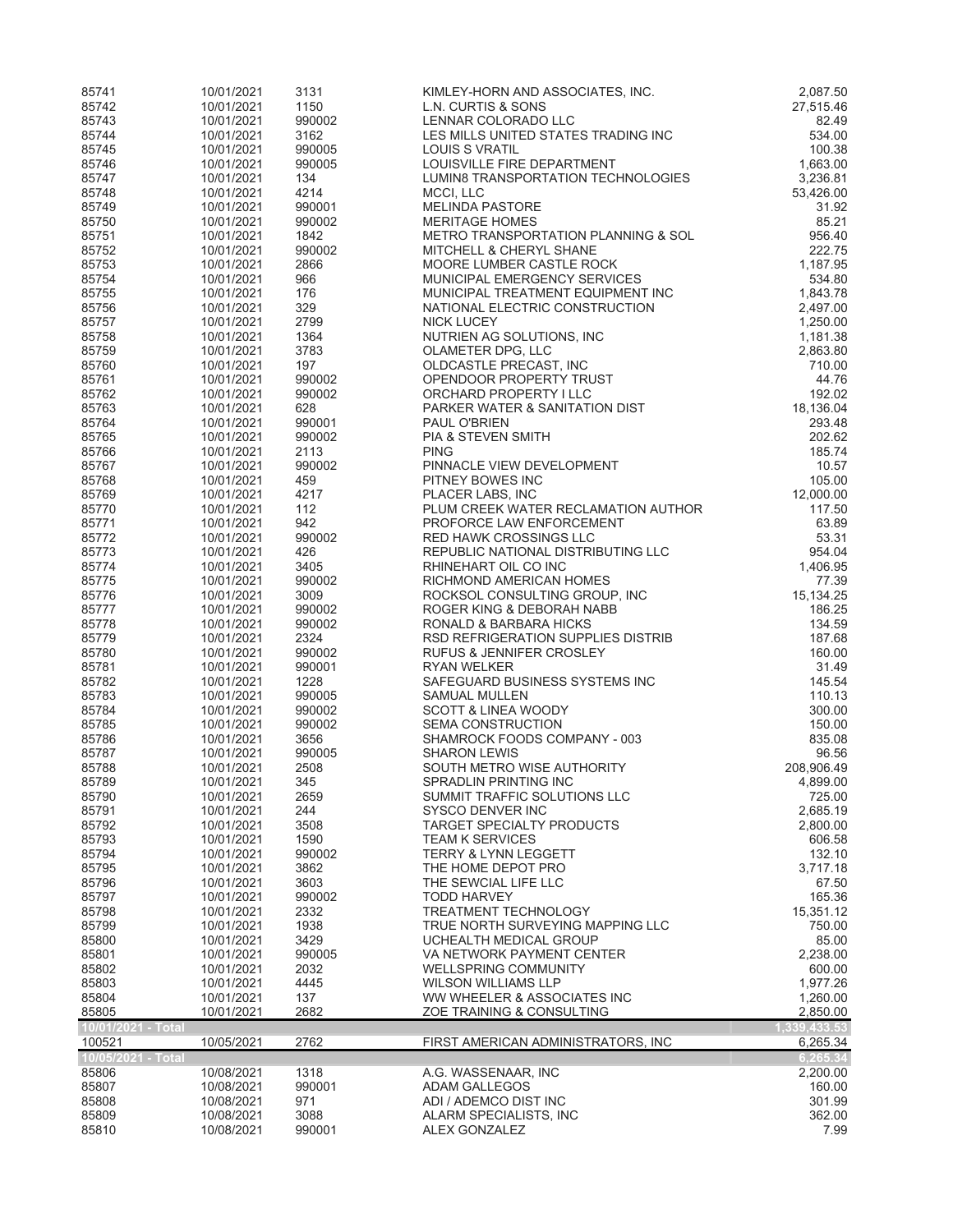| 85811          | 10/08/2021               | 990001       | <b>ANDY NOVAK</b>                                             | 71.00              |
|----------------|--------------------------|--------------|---------------------------------------------------------------|--------------------|
| 85812          | 10/08/2021               | 3574         | APPLIED DESKTOP SERVICES LLC                                  | 500.00             |
| 85813          | 10/08/2021               | 1764         | APPLIED INGENUITY, LLC                                        | 19,855.66          |
| 85814<br>85815 | 10/08/2021<br>10/08/2021 | 869<br>546   | ARIN & ALEXIS TUFTS<br>AURORA SPORTS OFFICIALS REC SV         | 429.00<br>2,870.00 |
| 85816          | 10/08/2021               | 2852         | <b>BIG BITE ENTERTAINMENT LLC</b>                             | 3,300.00           |
| 85817          | 10/08/2021               | 3751         | BKD, LLP                                                      | 3,500.00           |
| 85818          | 10/08/2021               | 104          | <b>BLACK HILLS ENERGY</b>                                     | 8,033.57           |
| 85819          | 10/08/2021               | 990001       | <b>BRENT PICKRELL</b>                                         | 90.96              |
| 85820          | 10/08/2021               | 990001       | <b>CALEB MCNEIL</b>                                           | 0.00               |
| 85821          | 10/08/2021               | 1304         | <b>CENTURY LINK</b>                                           | 33,298.40          |
| 85822          | 10/08/2021               | 4399         | CHERRY CREEK PROJECT WATER AUTHORIT                           | 905,887.62         |
| 85823          | 10/08/2021               | 990001       | <b>CLAY KALLWEIT</b>                                          | 199.25             |
| 85824          | 10/08/2021               | 250          | <b>COLORADO GOLF &amp; TURF</b>                               | 1,640.16           |
| 85825          | 10/08/2021               | 3868         | COLORADO SPRINGS COMMUNICATIONS INC                           | 32,922.00          |
| 85826          | 10/08/2021               | 560          | COORS DISTRIBUTING COMPANY                                    | 681.60             |
| 85827<br>85828 | 10/08/2021<br>10/08/2021 | 1238<br>80   | <b>CORE &amp; MAIN LP</b><br>CORE ELECTRIC COOPERATIVE        | 191.34<br>500.00   |
| 85829          | 10/08/2021               | 990001       | <b>CRAIG ROLLINS</b>                                          | 141.00             |
| 85830          | 10/08/2021               | 869          | DAVID & KRISTINA STRUCK                                       | 84.99              |
| 85831          | 10/08/2021               | 4227         | DAVID EVANS AND ASSOCIATES, INC                               | 55,726.30          |
| 85832          | 10/08/2021               | 3693         | <b>DENVER POPS ORCHESTRA</b>                                  | 17,625.00          |
| 85833          | 10/08/2021               | 317          | DEWBERRY ENGINEERS INC                                        | 1,347.50           |
| 85834          | 10/08/2021               | 1204         | DHM DESIGN CORPORATION                                        | 57,031.30          |
| 85835          | 10/08/2021               | 605          | <b>DILLIE &amp; KUHN INC</b>                                  | 2,180.00           |
| 85836          | 10/08/2021               | 990004       | DRAKE REAL ESTATE SERVICES                                    | 2,269.41           |
| 85837          | 10/08/2021               | 4357         | EAGLE ROCK DISTRIBUTING COMPANY                               | 612.75             |
| 85838          | 10/08/2021               | 1163         | ECONOLITE CONTROL PRODUCTS INC                                | 2,530.00           |
| 85839          | 10/08/2021               | 869          | EDWARD & CORALEE EISNER                                       | 100.99             |
| 85840          | 10/08/2021               | 1215<br>4435 | <b>ENERGY MANAGEMENT CORP</b>                                 | 14,539.77          |
| 85841<br>85842 | 10/08/2021<br>10/08/2021 | 4244         | <b>FASTSIGNS 178</b><br><b>FISHTECH</b>                       | 332.84<br>1,650.00 |
| 85843          | 10/08/2021               | 4394         | FONROCHE LIGHTING AMERICA                                     | 6,038.00           |
| 85844          | 10/08/2021               | 4067         | FREEDOMPAY, INC.                                              | 449.01             |
| 85845          | 10/08/2021               | 599          | GADES SALES COMPANY INC                                       | 113,972.00         |
| 85846          | 10/08/2021               | 4347         | <b>GALLS, LLC</b>                                             | 657.91             |
| 85847          | 10/08/2021               | 3914         | GPSI LEASING II - ACCORD, LLC                                 | 2,420.00           |
| 85848          | 10/08/2021               | 3781         | HAPPY MEDIUMS ART DISCOVERY LLC                               | 800.80             |
| 85849          | 10/08/2021               | 180          | HDR ENGINEERING INC                                           | 23,618.77          |
| 85850          | 10/08/2021               | 869          | <b>HEATH NELSON</b>                                           | 431.99             |
| 85851          | 10/08/2021               | 4029         | HEWLETT-PACKARD FINANCIAL SVCS CO.                            | 194.03             |
| 85852          | 10/08/2021               | 3539         | <b>HOLBROOK SERVICE LLC</b><br>IN-SITU, INC                   | 1,420.00           |
| 85853<br>85854 | 10/08/2021<br>10/08/2021 | 4398<br>869  | <b>JAMES &amp; KRISTINE CHASE</b>                             | 6,823.98<br>781.00 |
| 85855          | 10/08/2021               | 869          | <b>JASON &amp; YE RAN KILGORE</b>                             | 260.70             |
| 85856          | 10/08/2021               | 990001       | <b>JEFF HELLE</b>                                             | 160.00             |
| 85857          | 10/08/2021               | 990001       | JILL ZELAZEK-FOULKE                                           | 160.00             |
| 85858          | 10/08/2021               | 3450         | <b>JOSEPH MICHAEL WALTER</b>                                  | 400.00             |
| 85859          | 10/08/2021               | 869          | JULIE BEAR & JAMES FOX                                        | 301.40             |
| 85860          | 10/08/2021               | 990001       | <b>KARL TAYLOR</b>                                            | 90.00              |
| 85861          | 10/08/2021               | 3449         | <b>KELLI ROSSITER</b>                                         | 400.00             |
| 85862          | 10/08/2021               | 869          | <b>KEVIN &amp; MARIA VETTER</b>                               | 39.50              |
| 85863          | 10/08/2021               | 990007       | <b>RESTITUTION REIMBURSEMENT</b>                              | 100.00             |
| 85864<br>85865 | 10/08/2021<br>10/08/2021 | 2726<br>802  | KIOWA ENGINEERING CORPORATION<br>KISSINGER & FELLMAN PC       | 4,905.00<br>73.50  |
| 85866          | 10/08/2021               | 3369         | KONICA MINOLTA BUS SOLUTION USA INC                           | 311.85             |
| 85867          | 10/08/2021               | 869          | KRISTEN ANNA & MARK TURNER                                    | 865.70             |
| 85868          | 10/08/2021               | 869          | <b>KYLE &amp; MEREDITH GILBERT</b>                            | 1,500.00           |
| 85869          | 10/08/2021               | 1150         | L.N. CURTIS & SONS                                            | 3,278.91           |
| 85870          | 10/08/2021               | 3170         | <b>LIBERTY PRO IMAGING</b>                                    | 700.00             |
| 85871          | 10/08/2021               | 86           | LL JOHNSON DISTRIBUTING CO                                    | 3,547.28           |
| 85872          | 10/08/2021               | 869          | <b>LORRAINE EPSTEIN</b>                                       | 1,500.00           |
| 85873          | 10/08/2021               | 869          | <b>LOUIS &amp; LAUREN ROSS</b>                                | 766.70             |
| 85874          | 10/08/2021               | 134          | LUMIN8 TRANSPORTATION TECHNOLOGIES                            | 370.00             |
| 85875          | 10/08/2021               | 3817         | LUXOTTICA OF AMERICA INC.                                     | 1,846.39           |
| 85876          | 10/08/2021               | 990001       | <b>MADISON WALTER</b>                                         | 5.37               |
| 85877<br>85878 | 10/08/2021<br>10/08/2021 | 869<br>869   | <b>MARK &amp; MARCI BROWN</b><br>MARTIN & STEPHANIE SCHROEDER | 1,425.60<br>115.00 |
| 85879          | 10/08/2021               | 990001       | <b>MATT MELTON</b>                                            | 160.00             |
| 85880          | 10/08/2021               | 118          | MCCANDLESS TRUCK CENTER LLC                                   | 15,576.17          |
| 85881          | 10/08/2021               | 990003       | <b>MIGHTY PLUMBING &amp; HEATING LLC</b>                      | 75.00              |
| 85882          | 10/08/2021               | 357          | <b>MINES &amp; ASSOCIATES PC</b>                              | 2,810.50           |
| 85883          | 10/08/2021               | 3555         | MOBILE SOLUTIONS SERVICES HOLDINGS                            | 465.05             |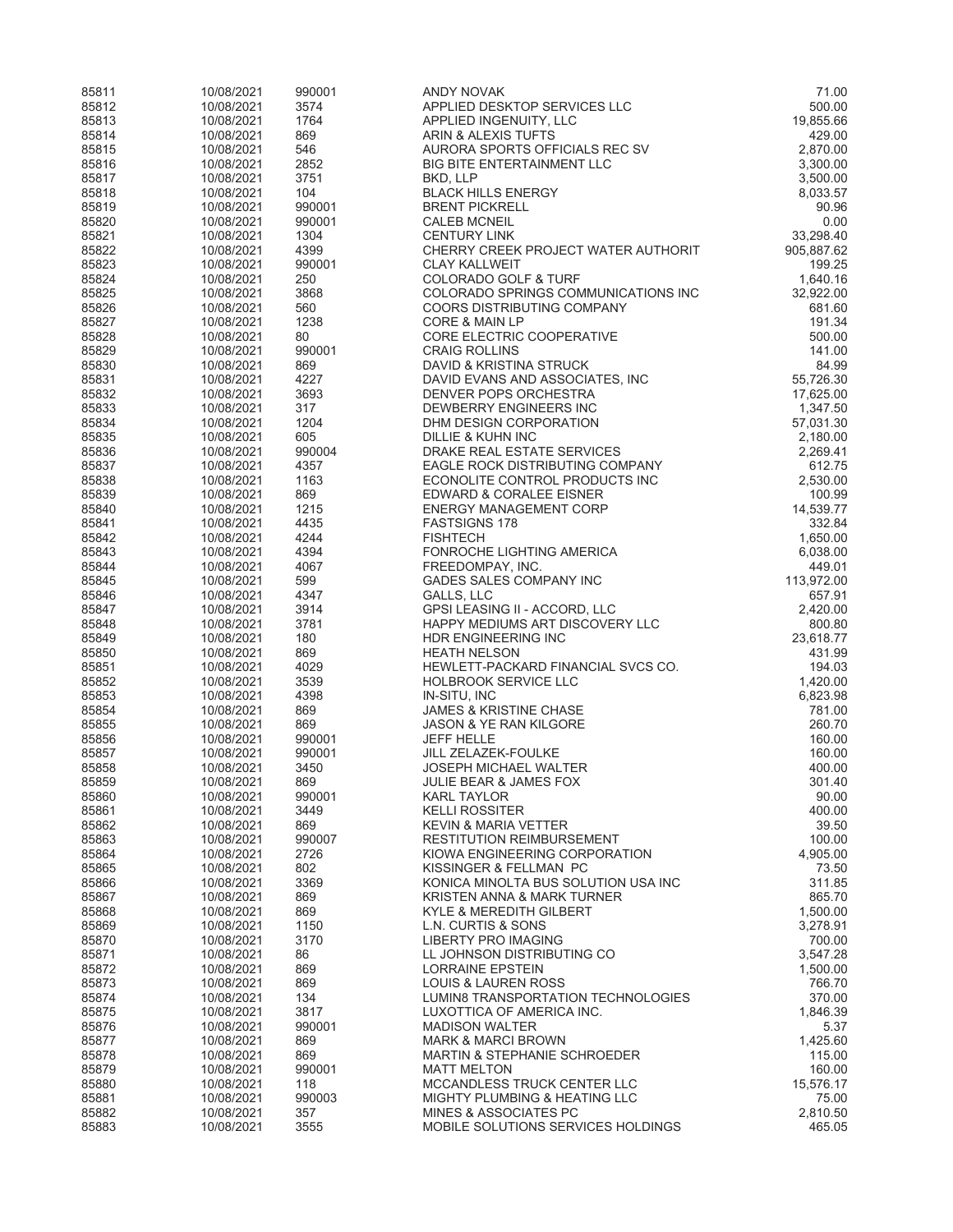| 85884                        | 10/08/2021               | 869           | <b>MONICA &amp; STEVEN DROEGE</b>                                       | 103.50                   |
|------------------------------|--------------------------|---------------|-------------------------------------------------------------------------|--------------------------|
| 85885                        | 10/08/2021               | 4257          | <b>MOUNTAIN STATES LIGHTING</b>                                         | 2,419.54                 |
| 85886                        | 10/08/2021               | 869           | MT MANAGEMENT / CR APTS.                                                | 6,342.60                 |
| 85887<br>85888               | 10/08/2021<br>10/08/2021 | 869<br>580    | MT MANAGEMENT/APTS. LI<br>MULLER ENGINEERING CO                         | 1,734.70<br>14,083.00    |
| 85889                        | 10/08/2021               | 966           | MUNICIPAL EMERGENCY SERVICES                                            | 3,419.59                 |
| 85890                        | 10/08/2021               | 329           | NATIONAL ELECTRIC CONSTRUCTION                                          | 1,690.00                 |
| 85891                        | 10/08/2021               | 2799          | <b>NICK LUCEY</b>                                                       | 2,985.00                 |
| 85892                        | 10/08/2021               | 1796          | NORRIS DESIGN INC.                                                      | 2,392.00                 |
| 85893                        | 10/08/2021               | 628           | PARKER WATER & SANITATION DIST                                          | 31,441.00                |
| 85894                        | 10/08/2021               | 3215          | PEAK BEVERAGE CATERING INC                                              | 14,170.96                |
| 85895                        | 10/08/2021               | 1841          | PEAK MOTOR COACH                                                        | 546.72                   |
| 85896                        | 10/08/2021<br>10/08/2021 | 434<br>990003 | POWER EQUIPMENT COMPANY<br>PREMIER ROOFING CO                           | 127.45<br>704.25         |
| 85897<br>85898               | 10/08/2021               | 3692          | PROTECT YOUTH SPORTS                                                    | 235.20                   |
| 85899                        | 10/08/2021               | 869           | <b>RANDALE &amp; CELESTE SHINN</b>                                      | 607.20                   |
| 85900                        | 10/08/2021               | 426           | REPUBLIC NATIONAL DISTRIBUTING LLC                                      | 205.00                   |
| 85901                        | 10/08/2021               | 3405          | RHINEHART OIL CO INC                                                    | 493.95                   |
| 85902                        | 10/08/2021               | 990001        | <b>RICH MARTIN</b>                                                      | 141.00                   |
| 85903                        | 10/08/2021               | 990003        | RICHMOND AMERICAN HOMES                                                 | 14,000.00                |
| 85904                        | 10/08/2021               | 3009          | ROCKSOL CONSULTING GROUP, INC                                           | 4,368.75                 |
| 85905                        | 10/08/2021               | 3356          | SABELL'S CIVIL & LANDSCAPE LLC                                          | 37,872.12                |
| 85906<br>85907               | 10/08/2021<br>10/08/2021 | 4191<br>121   | SAFE SYSTEMS, INC.<br>SCHMIDT CONSTRUCTION COMPANY                      | 638.66<br>636,756.08     |
| 85908                        | 10/08/2021               | 3501          | <b>SCRUBBER CITY, INC</b>                                               | 163.85                   |
| 85909                        | 10/08/2021               | 817           | SEH - SHORT ELLIOTT HENDRICKSON INC                                     | 8,509.17                 |
| 85910                        | 10/08/2021               | 990001        | <b>SETH ROAN</b>                                                        | 160.00                   |
| 85911                        | 10/08/2021               | 3656          | SHAMROCK FOODS COMPANY - 003                                            | 680.22                   |
| 85912                        | 10/08/2021               | 990003        | <b>SOUTH METRO BASEMENTS</b>                                            | 100.00                   |
| 85913                        | 10/08/2021               | 345           | <b>SPRADLIN PRINTING INC</b>                                            | 197.00                   |
| 85914                        | 10/08/2021               | 244           | SYSCO DENVER INC                                                        | 639.40                   |
| 85915                        | 10/08/2021               | 3862          | THE HOME DEPOT PRO                                                      | 12,594.45                |
| 85916<br>85917               | 10/08/2021               | 869<br>130    | <b>TRESSA &amp; CHRISTIE GUTHRIE</b>                                    | 732.60<br>566.19         |
| 85918                        | 10/08/2021<br>10/08/2021 | 4174          | US POSTMASTER<br>WESTERN STATES LAND SERVICES, LLC                      | 1,728.68                 |
| 85919                        | 10/08/2021               | 1782          | WHITE CONSTRUCTION GROUP                                                | 501,882.14               |
|                              |                          |               |                                                                         |                          |
|                              |                          |               |                                                                         |                          |
| 85920<br>85921               | 10/08/2021<br>10/08/2021 | 2710<br>4445  | WHP TRAININGTOWERS<br><b>WILSON WILLIAMS LLP</b>                        | 9,664.00<br>1,625.00     |
| 85922                        | 10/08/2021               | 4411          | WINDOW GENIE OF HIGHLANDS RANCH                                         | 6,050.00                 |
| 85923                        | 10/08/2021               | 137           | WW WHEELER & ASSOCIATES INC                                             | 8,643.75                 |
| 85924                        | 10/08/2021               | 491           | 53 CORPORATION LLC                                                      | 175,624.37               |
| 85925                        | 10/08/2021               | 157           | RELIASTAR LIFE INS CO                                                   | 30.00                    |
| 100821                       | 10/08/2021               | 92            | MEADOWS METRO DISTRICT #4                                               | 80,654.84                |
| 10/08/2021 - Total           |                          |               |                                                                         | 2,960<br>.715.43         |
| 101221<br>10/12/2021 - Total | 10/12/2021               | 1661          | UMB BANK, NA                                                            | 117,308.80<br>117.308.80 |
| 85926                        | 10/15/2021               | 322           | ABSOLUTE PEST CONTROL INC                                               | 181.00                   |
| 85927                        | 10/15/2021               | 3586          | ADVANCED NETWORK MANAGEMENT INC                                         | 632.48                   |
| 85928                        | 10/15/2021               | 637           | AGGREGATE INDUSTRIES                                                    | 529.63                   |
| 85929                        | 10/15/2021               | 3889          | ALLIANCE SAFETY INC.                                                    | 21.34                    |
| 85930                        | 10/15/2021               | 990007        | <b>RESTITUTION REIMBURSEMENT</b>                                        | 89.00                    |
| 85931                        | 10/15/2021               | 990002        | AMANDA ROBINSON                                                         | 234.57                   |
| 85932                        | 10/15/2021               | 3494          | <b>AMBIUS</b>                                                           | 2,085.00                 |
| 85933                        | 10/15/2021               | 990002        | AP MOUNTAIN STATES LLC<br>ATTENTION TO DETAIL PAINTERS                  | 2,300.00                 |
| 85934<br>85935               | 10/15/2021<br>10/15/2021 | 4334<br>314   | <b>AUSMUS LAW FIRM</b>                                                  | 4,995.00<br>3,100.00     |
| 85936                        | 10/15/2021               | 3             | AV-TECH ELECTRONICS INC                                                 | 1,183.20                 |
| 85937                        | 10/15/2021               | 3719          | BEACON COMMUNICATIONS, LLC                                              | 46,747.84                |
| 85938                        | 10/15/2021               | 990002        | <b>BEMAS CONSTRUCTION</b>                                               | 2,530.00                 |
| 85939                        | 10/15/2021               | 2852          | <b>BIG BITE ENTERTAINMENT LLC</b>                                       | 3,500.00                 |
| 85940                        | 10/15/2021               | 3389          | BIRD'S EYE VIEW DRONE SERVICES LLC                                      | 770.00                   |
| 85941                        | 10/15/2021               | 990001        | <b>BRANDEN NYDAM</b>                                                    | 7.84                     |
| 85942<br>85943               | 10/15/2021<br>10/15/2021 | 3477<br>422   | <b>BUCKEYE CLEANING CENTERS</b><br>CALLAWAY GOLF                        | 415.90<br>0.00           |
| 85944                        | 10/15/2021               | 2812          | CASTLE ROCK PARKS&TRAILS FOUNDATION                                     | 300.00                   |
| 85945                        | 10/15/2021               | 4463          | CASTLE ROCK POLICE EXPLORERS                                            | 901.25                   |
| 85946                        | 10/15/2021               | 990001        | <b>CATRINA KING</b>                                                     | 10.20                    |
| 85947                        | 10/15/2021               | 26            | CDM SMITH INC.                                                          | 17,182.25                |
| 85948                        | 10/15/2021               | 504           | <b>CDW GOVERNMENT INC</b>                                               | 146,154.08               |
| 85949                        | 10/15/2021               | 2662          | CHATO'S CONCRETE, LLC                                                   | 359,071.78               |
| 85950<br>85951               | 10/15/2021<br>10/15/2021 | 35<br>990002  | CHERRY CREEK BASIN WATER AUTHORITY<br><b>CHRIS &amp; JAYNE REYNOLDS</b> | 2,820.00<br>150.60       |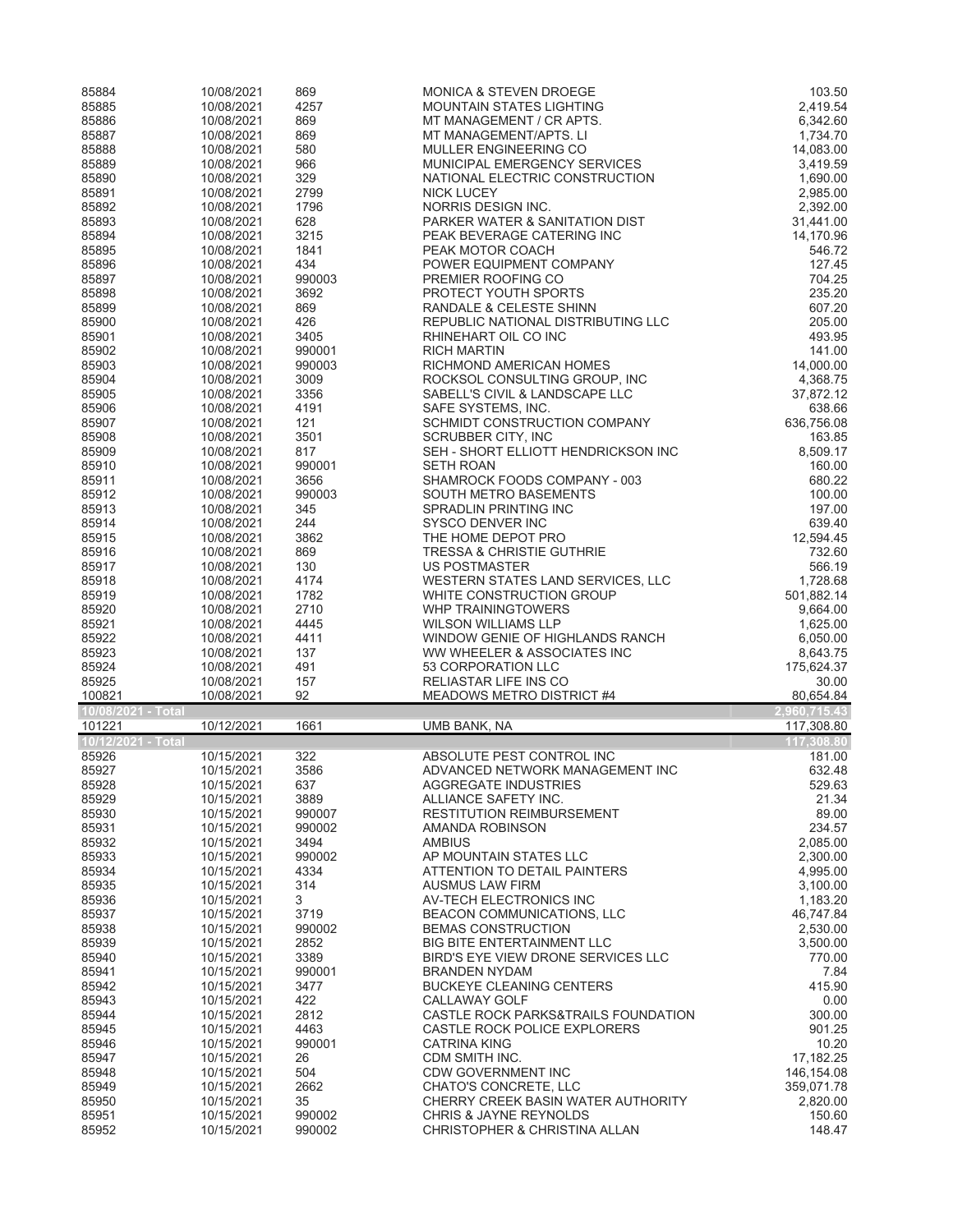| 85953          | 10/15/2021               | 410            | <b>CINTAS CORPORATION</b>                                             | 468.29                 |
|----------------|--------------------------|----------------|-----------------------------------------------------------------------|------------------------|
| 85954          | 10/15/2021               | 21             | <b>CIRSA</b>                                                          | 325,017.85             |
| 85955<br>85956 | 10/15/2021<br>10/15/2021 | 3249<br>4470   | COLORADO ANALYTICAL LAB<br>COLORADO CARPET CENTER                     | 1,576.80<br>8,751.00   |
| 85957          | 10/15/2021               | 412            | COLORADO GOLF ASSOCIATION                                             | 140.00                 |
| 85958          | 10/15/2021               | 1840           | COLORADO PUMP SERVICE & SUPPLY CO                                     | 21,689.05              |
| 85959          | 10/15/2021               | 4469           | <b>COMPASSION CANINES LLC</b>                                         | 2,250.00               |
| 85960          | 10/15/2021               | 815            | CORE ELECTRIC COOPERATIVE                                             | 300.00                 |
| 85961          | 10/15/2021               | 990002         | <b>CORRINE SHUTT</b>                                                  | 70.25                  |
| 85962          | 10/15/2021               | 990002         | <b>CRAIG &amp; AUDREY MOEN</b>                                        | 139.26                 |
| 85963<br>85964 | 10/15/2021<br>10/15/2021 | 2050<br>2790   | DENVER INDUSTRIAL PUMPS, INC<br>DESIGN WORKSHOP, INC.                 | 1,764.24<br>1,080.00   |
| 85965          | 10/15/2021               | 990002         | DON & FRANDA CARLOSS                                                  | 99.90                  |
| 85966          | 10/15/2021               | 59             | DOUGLAS CNTY TREASURER                                                | 63,367.71              |
| 85967          | 10/15/2021               | 990002         | DUNLAP EAGLE INVESTMENT LLC                                           | 0.00                   |
| 85968          | 10/15/2021               | 4195           | ELITE SURFACE INFRASTRUCTURE                                          | 278,707.27             |
| 85969          | 10/15/2021               | 1215           | <b>ENERGY MANAGEMENT CORP</b>                                         | 261.00                 |
| 85970          | 10/15/2021               | 990002         | ENVIRONMENTAL LANDWORKS                                               | 300.00                 |
| 85971<br>85972 | 10/15/2021<br>10/15/2021 | 990001<br>2664 | ERIK C. DAM<br>EUROFINS EATON ANALYTICAL INC                          | 68.00<br>12,640.00     |
| 85973          | 10/15/2021               | 1901           | EXPERT DISPOSAL & RECYCLING, LLC                                      | 2,800.00               |
| 85974          | 10/15/2021               | 65             | <b>FEDERAL EXPRESS</b>                                                | 62.74                  |
| 85975          | 10/15/2021               | 3517           | FIRST DUE SIZE UP                                                     | 14,854.40              |
| 85976          | 10/15/2021               | 68             | FRONT RANGE FIRE APPARATUS                                            | 7,697.54               |
| 85977          | 10/15/2021               | 336            | <b>GENERAL AIR SERVICE &amp; SUPPLY</b>                               | 166.71                 |
| 85978          | 10/15/2021               | 4250<br>4177   | GOLDEN TRIANGLE CONSTRUCTION, INC                                     | 278,160.95             |
| 85979<br>85980 | 10/15/2021<br>10/15/2021 | 1539           | GOLFNOW, LLC<br>HIGHLANDS RANCH CULTURAL AFFAIRS                      | 3,052.00<br>542.25     |
| 85981          | 10/15/2021               | 2932           | INTERMOUNTAIN LOCK AND SECURITY SUP                                   | 1,153.93               |
| 85982          | 10/15/2021               | 3745           | <b>IRON WOMAN CONSTR &amp; ENVIRON SVCS</b>                           | 4,367.00               |
| 85983          | 10/15/2021               | 2025           | JACOBS ENGINEERING GROUP, INC                                         | 290,917.22             |
| 85984          | 10/15/2021               | 4125           | <b>JALISCO INTERNATIONAL, INC.</b>                                    | 41,924.20              |
| 85985          | 10/15/2021               | 990002         | JAMES LEE & LUCINDA LOUISE BENTON                                     | 698.38                 |
| 85986<br>85987 | 10/15/2021<br>10/15/2021 | 990002<br>3899 | <b>JINHANG ZHANG</b><br>JOHN S. HOOFNAGLE, LLC                        | 126.09<br>980.00       |
| 85988          | 10/15/2021               | 990002         | <b>JONG &amp; YOUNG LIM</b>                                           | 486.75                 |
| 85989          | 10/15/2021               | 3450           | <b>JOSEPH MICHAEL WALTER</b>                                          | 500.00                 |
| 85990          | 10/15/2021               | 2905           | JRS ENGINEERING CONSULTANT LLC                                        | 2,612.50               |
| 85991          | 10/15/2021               | 4471           | KAMBSLAND, LLC                                                        | 7,500.00               |
| 85992          | 10/15/2021               | 3449           | <b>KELLI ROSSITER</b>                                                 | 500.00                 |
| 85993<br>85994 | 10/15/2021<br>10/15/2021 | 814<br>990007  | KILTY AND COMPANY<br><b>RESTITUTION REIMBURSEMENT</b>                 | 2,800.00<br>100.00     |
| 85995          | 10/15/2021               | 2726           | KIOWA ENGINEERING CORPORATION                                         | 1,815.00               |
| 85996          | 10/15/2021               | 3612           | KONICA MINOLTA PREMIER FINANCE                                        | 5,628.35               |
| 85997          | 10/15/2021               | 1494           | KUMAR & ASSOCIATES, INC                                               | 3,790.50               |
| 85998          | 10/15/2021               | 1150           | L.N. CURTIS & SONS                                                    | 377.00                 |
| 85999          | 10/15/2021               | 990003         | <b>LEAK ARRESTERS INC</b>                                             | 332.82                 |
| 86000<br>86001 | 10/15/2021<br>10/15/2021 | 990002<br>2281 | LENNAR COLORADO LLC<br>LEONARD RICE CONSULTING WATER ENGRS            | 89.54<br>26,602.00     |
| 86002          | 10/15/2021               | 89             | LEWAN & ASSOCIATES INC                                                | 287.42                 |
| 86003          | 10/15/2021               | 4253           | LINDE INC                                                             | 1,628.07               |
| 86004          | 10/15/2021               | 990001         | <b>LYNDSAY MILLER</b>                                                 | 110.00                 |
| 86005          | 10/15/2021               | 990001         | <b>MARGIE HUTTON</b>                                                  | 66.08                  |
| 86006          | 10/15/2021               | 990002         | <b>MARY WIDICK</b>                                                    | 205.54                 |
| 86007<br>86008 | 10/15/2021<br>10/15/2021 | 509<br>92      | MATHESON TRI-GAS, INC<br>MEADOWS METRO DISTRICT #4                    | 3,894.70<br>3,900.00   |
| 86009          | 10/15/2021               | 990002         | <b>MICHAEL PUTMAN</b>                                                 | 78.80                  |
| 86010          | 10/15/2021               | 990002         | MIKEL & JUDI BURROUGHS                                                | 103.62                 |
| 86011          | 10/15/2021               | 258            | MOTOR VEHICLE DIVISION                                                | 345.00                 |
| 86012          | 10/15/2021               | 3072           | <b>MOUNTAIN WEST PRODUCTION GROUP</b>                                 | 4,225.00               |
| 86013          | 10/15/2021               | 3055           | MS CIVIL SERVICES, LLC                                                | 2,878.85               |
| 86014<br>86015 | 10/15/2021<br>10/15/2021 | 990009<br>329  | MURDOCH'S RANCH AND HOME SUPPLY LLC<br>NATIONAL ELECTRIC CONSTRUCTION | 9,262.77<br>1,885.00   |
| 86016          | 10/15/2021               | 3858           | NEOTREKS, INC.                                                        | 516.00                 |
| 86017          | 10/15/2021               | 990002         | NIKKI & MATTHEW MAXWELL                                               | 234.33                 |
| 86018          | 10/15/2021               | 3906           | NORAA CONCRETE CONSTRUCTION CORP                                      | 52,777.21              |
| 86019          | 10/15/2021               | 990002         | OPENDOOR PROPERTY TRUST                                               | 82.39                  |
| 86020          | 10/15/2021               | 990003         | PAULEY CONSTRUCTION                                                   | 200.00                 |
| 86021<br>86022 | 10/15/2021<br>10/15/2021 | 260<br>112     | PITNEY BOWES PURCHASE POWER<br>PLUM CREEK WATER RECLAMATION AUTHOR    | 1,400.00<br>435,019.53 |
| 86023          | 10/15/2021               | 4396           | PUREFLOW FILTRATION DIV CALIFORNIA                                    | 5,201.00               |
| 86024          | 10/15/2021               | 4468           | RED ROCKS COMMUNITY COLLEGE                                           | 3,200.00               |
| 86025          | 10/15/2021               | 3405           | RHINEHART OIL CO INC                                                  | 1,170.90               |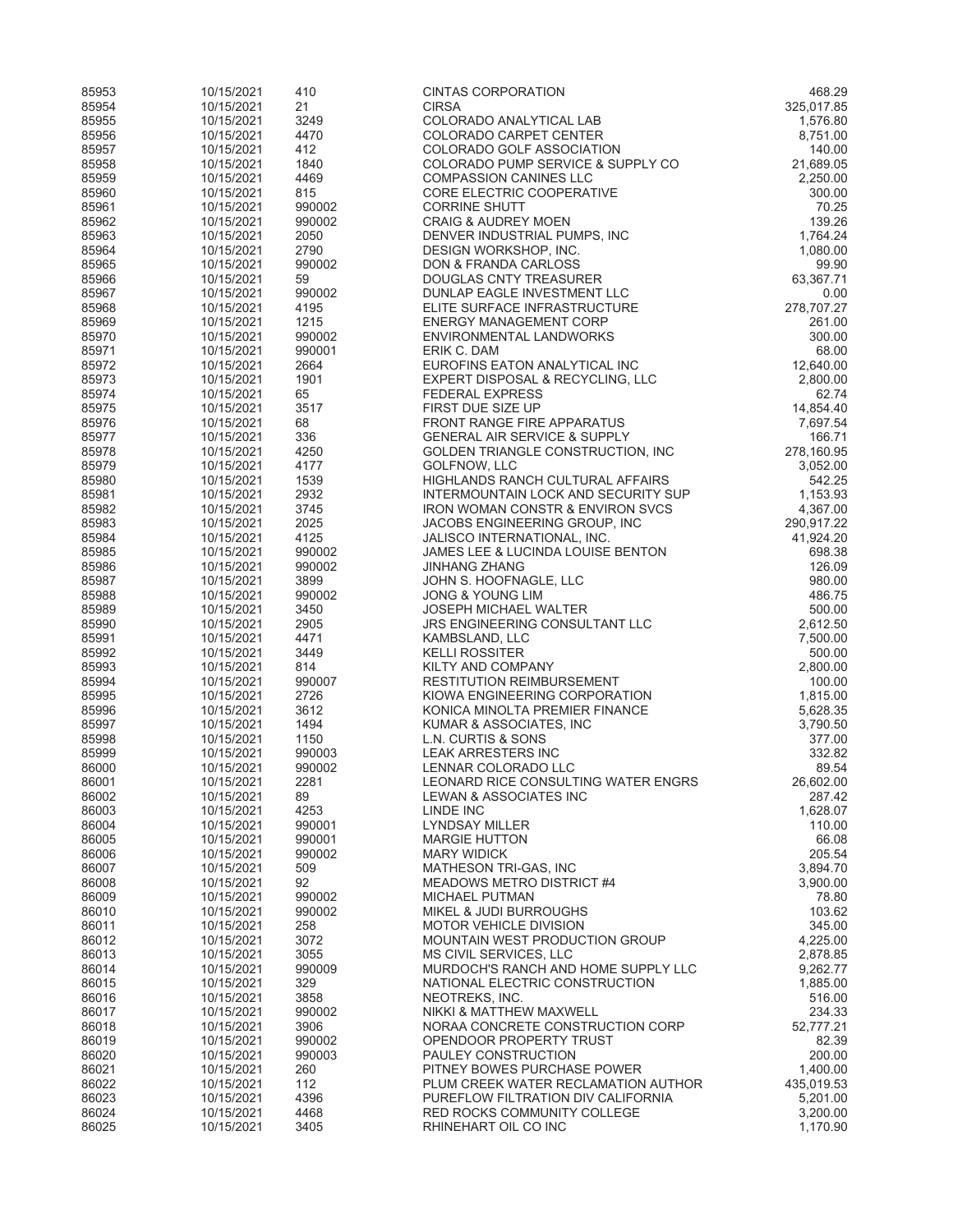| 86026              | 10/15/2021               | 990003         | ROBERT MCLAIN                                               | 50.00                  |
|--------------------|--------------------------|----------------|-------------------------------------------------------------|------------------------|
| 86027              | 10/15/2021               | 2324           | RSD REFRIGERATION SUPPLIES DISTRIB                          | 684.18                 |
| 86028              | 10/15/2021               | 4472           | SEED SPRAYERS HYDROSEEDING LLC                              | 1,915.00               |
| 86029<br>86030     | 10/15/2021<br>10/15/2021 | 331<br>3932    | <b>SKYVIEW WEATHER</b><br>SPIRIT LAKE, LLC                  | 147.50<br>360.00       |
| 86031              | 10/15/2021               | 345            | SPRADLIN PRINTING INC                                       | 29,661.00              |
| 86032              | 10/15/2021               | 3108           | STANLEY CONSULTANTS INC                                     | 24,789.25              |
| 86033              | 10/15/2021               | 3946           | SUPERION, LLC                                               | 22,210.08              |
| 86034              | 10/15/2021               | 4171           | SWARCO COLORADO PAINT COMPANY                               | 500.00                 |
| 86035              | 10/15/2021               | 189            | T.LOWELL CONSTRUCTION INC                                   | 418,988.48             |
| 86036              | 10/15/2021               | 990001         | <b>TARA VARGISH</b>                                         | 69.50                  |
| 86037              | 10/15/2021               | 3289           | TEST GAUGE INC. - CO                                        | 742.79                 |
| 86038<br>86039     | 10/15/2021<br>10/15/2021 | 397<br>3862    | THE ARCHITERRA GROUP, INC<br>THE HOME DEPOT PRO             | 3,445.24<br>1,803.27   |
| 86040              | 10/15/2021               | 990002         | TIMBERLINE TREE SPRAYING                                    | 185.69                 |
| 86041              | 10/15/2021               | 990001         | <b>TJ KUCEWESKY</b>                                         | 119.00                 |
| 86042              | 10/15/2021               | 990002         | <b>TODD &amp; TARA ANGLEMEYER</b>                           | 299.54                 |
| 86043              | 10/15/2021               | 3429           | UCHEALTH MEDICAL GROUP                                      | 425.00                 |
| 86044              | 10/15/2021               | 2065           | UNITED STATES GEOLOGICAL SURVEY                             | 17,237.25              |
| 86045              | 10/15/2021               | 278            | USA BLUE BOOK                                               | 1,093.80               |
| 86046              | 10/15/2021               | 132            | UTILITY NOTIFICATION CNTR OF CO                             | 3,157.44               |
| 86047              | 10/15/2021               | 3206           | <b>VERIZON CONNECT TELO INC</b>                             | 1,203.30               |
| 86048<br>86049     | 10/15/2021<br>10/15/2021 | 990003<br>4403 | <b>VILLAGES AT CASTLE ROCK</b><br><b>VIRTRA, INC</b>        | 92,782.50<br>78,362.63 |
| 86050              | 10/15/2021               | 2012           | VRANESH AND RAISCH, LLP                                     | 124.00                 |
| 86051              | 10/15/2021               | 4212           | VZP DIGITAL, INC.                                           | 437.50                 |
| 86052              | 10/15/2021               | 990007         | <b>RESTITUTION REIMBURSEMENT</b>                            | 74.27                  |
| 86053              | 10/15/2021               | 4446           | <b>WAY WEST MEDIA</b>                                       | 1,645.00               |
| 86054              | 10/15/2021               | 4338           | <b>WELLABLE LLC</b>                                         | 1,045.00               |
| 86055              | 10/15/2021               | 141            | <b>WESTSIDE TOWING INC</b>                                  | 300.00                 |
| 86056              | 10/15/2021               | 137            | WW WHEELER & ASSOCIATES INC                                 | 32,235.50              |
| 86057              | 10/15/2021               | 2711           | ZONAR SYSTEMS, INC                                          | 473.16                 |
| 86058<br>86059     | 10/15/2021<br>10/15/2021 | 4451<br>422    | ZTH EVENT SOLUTIONS LLC<br><b>CALLAWAY GOLF</b>             | 921.15<br>389.46       |
| 10/15/2021 - Total |                          |                |                                                             | 3,281,939.61           |
| 86060              | 10/19/2021               | 990001         | ELIZABETH ALLEN                                             | 72.00                  |
|                    |                          |                |                                                             |                        |
| 86061              | 10/19/2021               | 990001         | <b>JENNY NELSON</b>                                         | 72.00                  |
| 86062              | 10/19/2021               | 990001         | <b>LENA MCCLELLAND</b>                                      | 72.00                  |
| 86063              | 10/19/2021               | 990001         | MICHAEL HYMAN                                               | 72.00                  |
| 10/19/2021 - Total |                          |                |                                                             | 288.00                 |
| 86064              | 10/22/2021               | 1318           | A.G. WASSENAAR, INC                                         | 2,992.00               |
| 86065              | 10/22/2021               | 4381           | ACUMEN ENVIRONMENTAL SERVICES LLC                           | 54,845.10              |
| 86066              | 10/22/2021               | 637            | <b>AGGREGATE INDUSTRIES</b>                                 | 418.54                 |
| 86067              | 10/22/2021               | 3889<br>990003 | ALLIANCE SAFETY INC.<br>AMERICAN DREAM HOME IMPROVEMENT INC | 275.00                 |
| 86068<br>86069     | 10/22/2021<br>10/22/2021 | 4476           | AMERICAN FIREHOUSE FURNITURE LLC                            | 457.76<br>18,711.00    |
| 86070              | 10/22/2021               | 2574           | ARBOR VALLEY NURSERY                                        | 426.00                 |
| 86071              | 10/22/2021               | 3263           | ARISTATEK, INC                                              | 995.00                 |
| 86072              | 10/22/2021               | 2904           | ASPEN BAKING COMPANY                                        | 353.75                 |
| 86073              | 10/22/2021               | 546            | AURORA SPORTS OFFICIALS REC SV                              | 2,660.00               |
| 86074              | 10/22/2021               | 990002         | AUSTIN & BETHANY WILCOX                                     | 183.52                 |
| 86075              | 10/22/2021               | 3064           | AUTO-CHLOR SYSTEMS OF COLORADO                              | 154.70                 |
| 86076              | 10/22/2021               | 2487           | BENTLEY SYSTEMS, INC                                        | 359.00                 |
| 86077<br>86078     | 10/22/2021<br>10/22/2021 | 4353<br>2175   | <b>BILLTRUST</b><br><b>BOKOSKI PRODUCTIONS</b>              | 18,311.32<br>650.00    |
| 86079              | 10/22/2021               | 4473           | BRANDFOLDER, INC.                                           | 14,500.00              |
| 86080              | 10/22/2021               | 3477           | <b>BUCKEYE CLEANING CENTERS</b>                             | 415.90                 |
| 86081              | 10/22/2021               | 3074           | CASTLE ROCK MICROWAVE                                       | 3,700.00               |
| 86082              | 10/22/2021               | 26             | CDM SMITH INC.                                              | 13,707.25              |
| 86083              | 10/22/2021               | 151            | CHARLES D JONES & CO INC                                    | 613.72                 |
| 86084              | 10/22/2021               | 990003         | <b>CHRISTINE RITENOUR</b>                                   | 84,605.30              |
| 86085              | 10/22/2021               | 410            | <b>CINTAS CORPORATION</b>                                   | 125.75                 |
| 86086<br>86087     | 10/22/2021<br>10/22/2021 | 21<br>1252     | <b>CIRSA</b><br><b>CLEAN HARBORS ENVIRONMENTAL SVCS</b>     | 1,374.34<br>6,268.36   |
| 86088              | 10/22/2021               | 3504           | CODE-4 COUNSELING                                           | 2,360.00               |
| 86089              | 10/22/2021               | 3249           | COLORADO ANALYTICAL LAB                                     | 1,154.00               |
| 86090              | 10/22/2021               | 2582           | COLORADO BARRICADE CO                                       | 130,919.49             |
| 86091              | 10/22/2021               | 41             | COLORADO DIVISION OF FIRE SAFETY                            | 450.00                 |
| 86092              | 10/22/2021               | 250            | <b>COLORADO GOLF &amp; TURF</b>                             | 1,199.42               |
| 86093              | 10/22/2021               | 560            | COORS DISTRIBUTING COMPANY                                  | 1,265.35               |
| 86094              | 10/22/2021               | 815            | CORE ELECTRIC COOPERATIVE                                   | 500.00                 |
| 86095<br>86096     | 10/22/2021<br>10/22/2021 | 3565<br>23     | CORPORATE IMAGES, INC<br>CPS DISTRIBUTORS INC               | 739.96<br>475.28       |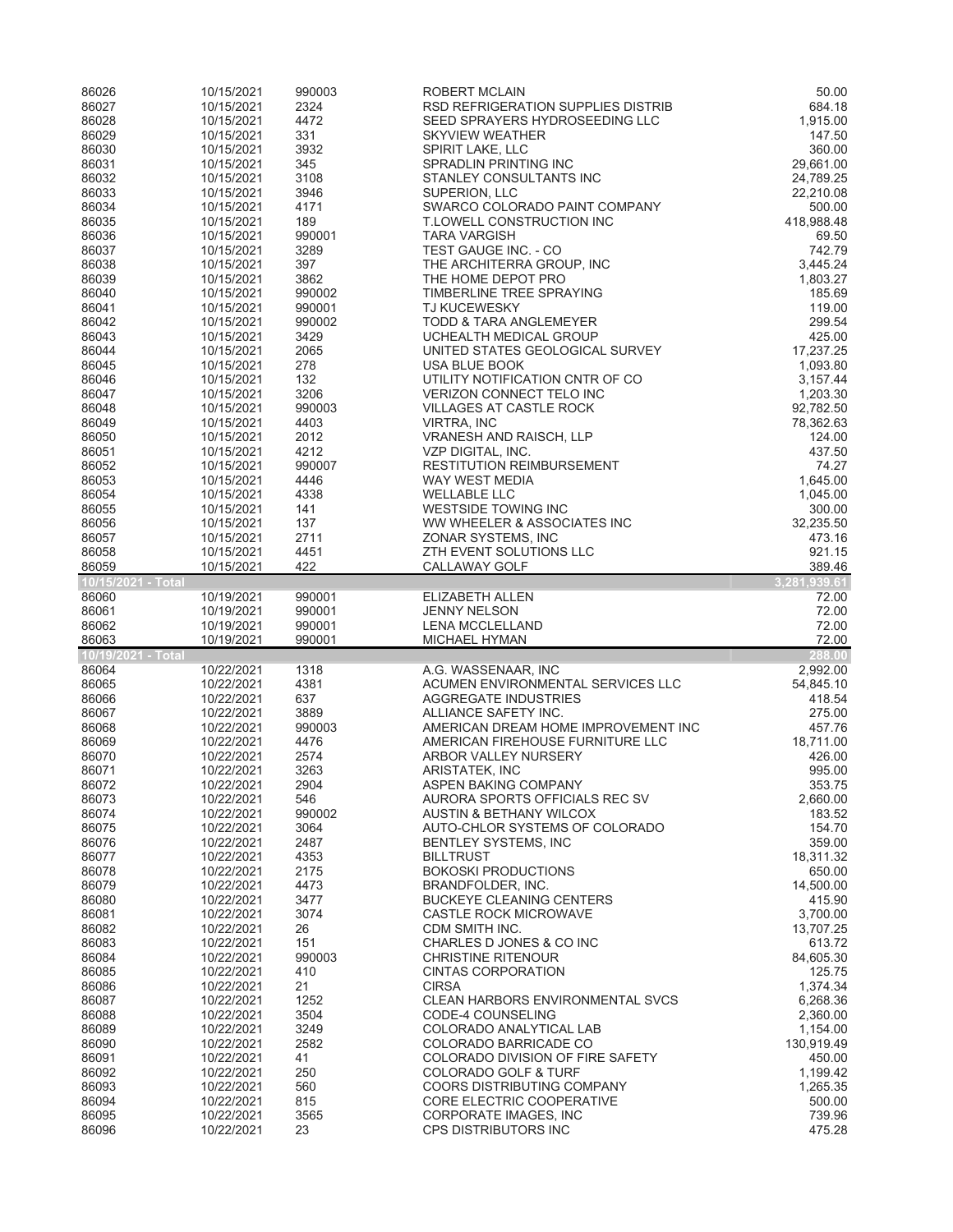| 86097          | 10/22/2021               | 869            | <b>CURTIS &amp; JULIE RODVOLD</b>                                       | 71.55                 |
|----------------|--------------------------|----------------|-------------------------------------------------------------------------|-----------------------|
| 86098          | 10/22/2021               | 3970           | CUSTOM ENVIRONMENTAL SERVICES, INC.                                     | 7,103.50              |
| 86099          | 10/22/2021               | 3332           | DANCE EXPLORATION LLC                                                   | 329.00                |
| 86100<br>86101 | 10/22/2021<br>10/22/2021 | 869<br>990001  | DANIEL & ALLISON YOUNG<br><b>DARION IVES</b>                            | 501.60<br>630.51      |
| 86102          | 10/22/2021               | 1761           | <b>DENCO SALES CO</b>                                                   | 482.74                |
| 86103          | 10/22/2021               | 1423           | DESIGN CONCEPTS CLA, INC.                                               | 27,639.30             |
| 86104          | 10/22/2021               | 317            | DEWBERRY ENGINEERS INC                                                  | 7,539.00              |
| 86105          | 10/22/2021               | 4355           | DHE COMPUTER SYSTEMS, LLC                                               | 2,137.99              |
| 86106          | 10/22/2021               | 3139           | DOUGLAS COUNTY SHERIFF'S OFFICE                                         | 1,140.00              |
| 86107          | 10/22/2021               | 4357           | EAGLE ROCK DISTRIBUTING COMPANY                                         | 894.90                |
| 86108<br>86109 | 10/22/2021<br>10/22/2021 | 1911<br>4195   | ELITE SPORTS. LLC<br>ELITE SURFACE INFRASTRUCTURE                       | 2,426.00<br>10,548.10 |
| 86110          | 10/22/2021               | 2664           | EUROFINS EATON ANALYTICAL INC                                           | 8,865.00              |
| 86111          | 10/22/2021               | 1645           | <b>FACILITY SOLUTIONS GROUP</b>                                         | 7,211.63              |
| 86112          | 10/22/2021               | 2318           | FRESH AIRE AIR FRESHENERS OF SO DEN                                     | 90.00                 |
| 86113          | 10/22/2021               | 599            | <b>GADES SALES COMPANY INC</b>                                          | 2,184.00              |
| 86114          | 10/22/2021               | 4347           | <b>GALLS, LLC</b>                                                       | 642.16                |
| 86115          | 10/22/2021               | 869            | <b>GARY KUNTZ</b>                                                       | 200.00                |
| 86116<br>86117 | 10/22/2021<br>10/22/2021 | 336<br>1478    | <b>GENERAL AIR SERVICE &amp; SUPPLY</b><br>GOLF ASSOCIATES SCORECARD CO | 680.58<br>849.73      |
| 86118          | 10/22/2021               | 136            | <b>GRAINGER</b>                                                         | 54.28                 |
| 86119          | 10/22/2021               | 72             | <b>HACH COMPANY</b>                                                     | 6,690.47              |
| 86120          | 10/22/2021               | 1234           | HB&A                                                                    | 10,153.99             |
| 86121          | 10/22/2021               | 3599           | <b>HYDROLOGIK LLC</b>                                                   | 54.00                 |
| 86122          | 10/22/2021               | 2932           | INTERMOUNTAIN LOCK AND SECURITY SUP                                     | 1,082.15              |
| 86123          | 10/22/2021               | 990002         | <b>JAMES K WECKBAUGH</b>                                                | 78.26                 |
| 86124          | 10/22/2021               | 869<br>990002  | <b>JAVIER REYES ALFONSO</b>                                             | 773.30                |
| 86125<br>86126 | 10/22/2021<br>10/22/2021 | 869            | JESSICA A JOHNSON & LEANN Y STAHL<br>JOHN & VANESSA DAVIES-PAPPAS       | 40.00<br>1,362.90     |
| 86127          | 10/22/2021               | 2916           | <b>JOHN ADDISON</b>                                                     | 1,008.00              |
| 86128          | 10/22/2021               | 4452           | <b>JOHN LEYBA</b>                                                       | 325.00                |
| 86129          | 10/22/2021               | 3450           | JOSEPH MICHAEL WALTER                                                   | 200.00                |
| 86130          | 10/22/2021               | 990001         | JOSEPH SUTHERLAND                                                       | 217.00                |
| 86131          | 10/22/2021               | 499            | <b>JUSTICE SYSTEMS INC</b>                                              | 250.00                |
| 86132          | 10/22/2021               | 3449           | <b>KELLI ROSSITER</b>                                                   | 200.00                |
| 86133<br>86134 | 10/22/2021<br>10/22/2021 | 4475<br>990007 | KIEWIT INFRASTRUCTURE CO<br><b>RESTITUTION REIMBURSEMENT</b>            | 581.28<br>100.00      |
| 86135          | 10/22/2021               | 2726           | KIOWA ENGINEERING CORPORATION                                           | 1,960.00              |
| 86136          | 10/22/2021               | 4443           | KONICA MINOLTA DEPT LA 22988                                            | 6,197.50              |
| 86137          | 10/22/2021               | 3571           | KUTAK ROCK LLP                                                          | 909.00                |
| 86138          | 10/22/2021               | 3925           | LENNAR COLORADO LLC                                                     | 33,624.32             |
| 86139          | 10/22/2021               | 990007         | <b>RESTITUTION REIMBURSEMENT</b>                                        | 200.00                |
| 86140<br>86141 | 10/22/2021               | 399            | LOW VOLTAGE INSTALLATIONS LLC                                           | 95.00                 |
| 86142          | 10/22/2021<br>10/22/2021 | 951<br>869     | LYONS GADDIS KAHN HALL JEFFERS<br><b>MARGARET WYSOCKI</b>               | 28,484.55<br>501.60   |
| 86143          | 10/22/2021               | 2084           | MARLA J. GIFFORD                                                        | 705.60                |
| 86144          | 10/22/2021               | 509            | MATHESON TRI-GAS, INC                                                   | 329.40                |
| 86145          | 10/22/2021               | 869            | MAXIMILLIAN & KIRSTEN SCHUMAN                                           | 100.00                |
| 86146          | 10/22/2021               | 990002         | MICHAEL D DOLSBY                                                        | 157.55                |
| 86147          | 10/22/2021               | 869            | MILLER & ROXANA SUTFIN                                                  | 102.71                |
| 86148<br>86149 | 10/22/2021<br>10/22/2021 | 2575<br>4257   | MIZUNO USA, INC<br>MOUNTAIN STATES LIGHTING                             | 500.00<br>950.00      |
| 86150          | 10/22/2021               | 966            | MUNICIPAL EMERGENCY SERVICES                                            | 3,829.18              |
| 86151          | 10/22/2021               | 329            | NATIONAL ELECTRIC CONSTRUCTION                                          | 280.00                |
| 86152          | 10/22/2021               | 990001         | <b>NEAL GILLIANA</b>                                                    | 108.00                |
| 86153          | 10/22/2021               | 990007         | <b>RESTITUTION REIMBURSEMENT</b>                                        | 726.08                |
| 86154          | 10/22/2021               | 3783           | OLAMETER DPG, LLC                                                       | 1,443.00              |
| 86155          | 10/22/2021               | 4474           | OTOCAST, LLC                                                            | 950.00                |
| 86156          | 10/22/2021<br>10/22/2021 | 1841           | PEAK MOTOR COACH<br>PINERY WATER & WASTEWATER DISTRICT                  | 226.998.00            |
| 86157<br>86158 | 10/22/2021               | 448<br>2113    | <b>PING</b>                                                             | 16,109.36<br>1,370.14 |
| 86159          | 10/22/2021               | 112            | PLUM CREEK WATER RECLAMATION AUTHOR                                     | 23.50                 |
| 86160          | 10/22/2021               | 434            | POWER EQUIPMENT COMPANY                                                 | 8,288.00              |
| 86161          | 10/22/2021               | 706            | PRECISION SURVEY & MAPPING INC.                                         | 550.00                |
| 86162          | 10/22/2021               | 3267           | PRIORITY DRAIN AND SEWER LLC                                            | 1,530.00              |
| 86163          | 10/22/2021               | 4378           | PROVIDENCE INFRASTRUCTURE CONSULTAN                                     | 7,629.23              |
| 86164<br>86165 | 10/22/2021<br>10/22/2021 | 426<br>990003  | REPUBLIC NATIONAL DISTRIBUTING LLC<br>RICHMOND AMERICAN HOMES           | 324.74<br>40,000.00   |
| 86166          | 10/22/2021               | 3279           | <b>RK WATER</b>                                                         | 320.00                |
| 86167          | 10/22/2021               | 3776           | ROCKY MOUNTAIN RECREATION, INC.                                         | 203.50                |
| 86168          | 10/22/2021               | 990002         | RUSSELL/CYNTHIA BURK                                                    | 57.57                 |
| 86169          | 10/22/2021               | 869            | <b>RYAN HARTER</b>                                                      | 642.40                |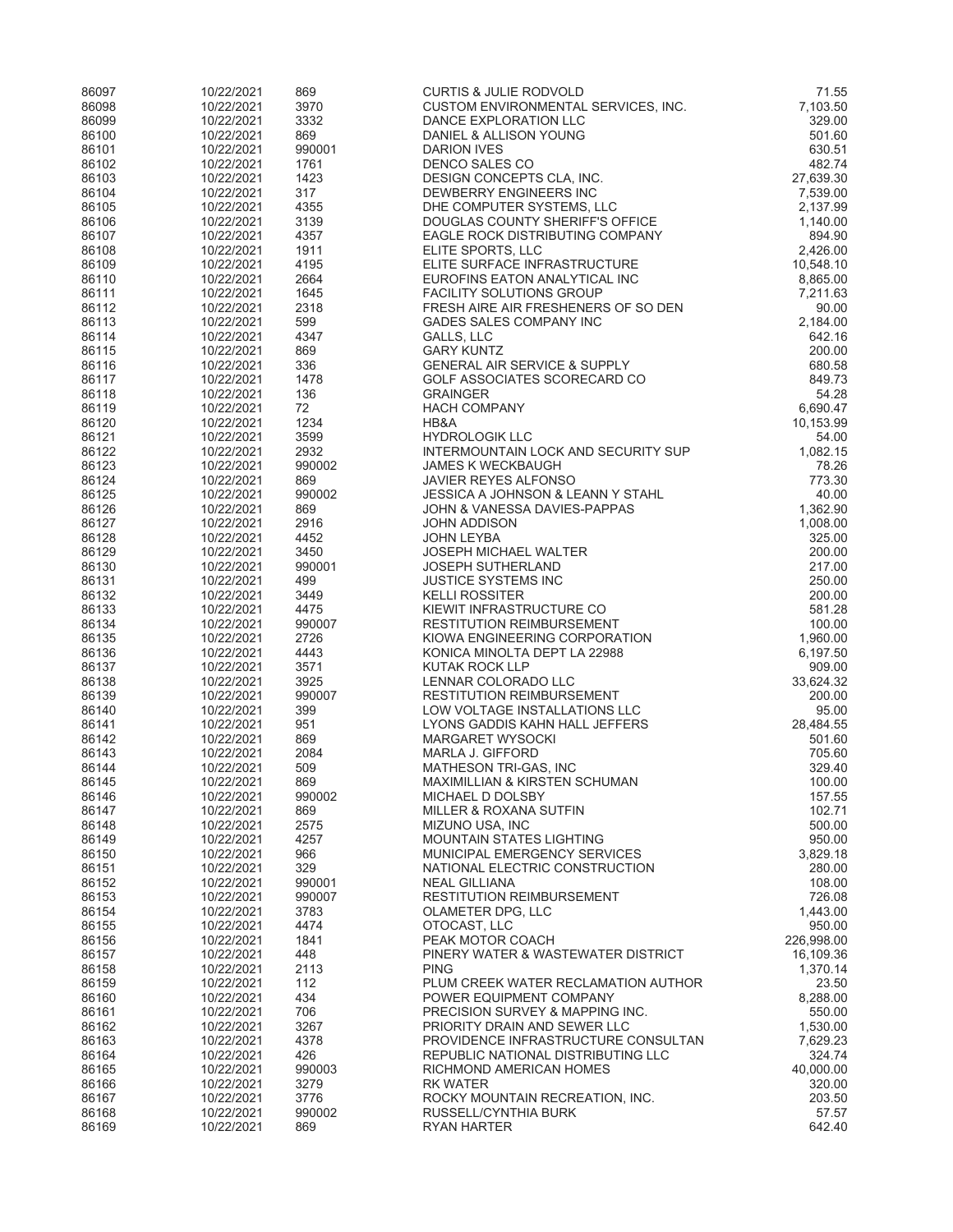| 86170              | 10/22/2021               | 869           | SANDRA DE GROOT                                                                | 101.99               |
|--------------------|--------------------------|---------------|--------------------------------------------------------------------------------|----------------------|
| 86171              | 10/22/2021               | 121           | SCHMIDT CONSTRUCTION COMPANY                                                   | 1,759.03             |
|                    |                          |               |                                                                                |                      |
| 86172              | 10/22/2021               | 3656          | SHAMROCK FOODS COMPANY - 003                                                   | 2,094.47             |
| 86173              | 10/22/2021               | 4028          | <b>SIGN SOLUTIONS USA</b>                                                      | 1,068.30             |
| 86174              | 10/22/2021               | 3832          | SITEONE LANDSCAPE SUPPLY                                                       | 2,051.60             |
| 86175              | 10/22/2021               | 345           | SPRADLIN PRINTING INC                                                          | 873.00               |
| 86176              | 10/22/2021               | 2972          | STANDARD FENCE COMPANY                                                         | 2,266.00             |
| 86177              | 10/22/2021               | 3108          | STANLEY CONSULTANTS INC                                                        | 14,296.81            |
| 86178              | 10/22/2021               | 4271          | SULLIVAN GREEN SEAVY LLC                                                       | 1,255.50             |
| 86179              | 10/22/2021               | 3946          | SUPERION, LLC                                                                  | 22,543.24            |
|                    |                          |               |                                                                                |                      |
| 86180              | 10/22/2021               | 3075          | SWIRE COCA-COLA, USA                                                           | 380.50               |
| 86181              | 10/22/2021               | 244           | SYSCO DENVER INC                                                               | 1,409.28             |
| 86182              | 10/22/2021               | 429           | TAYLOR MADE GOLF COMPANY INC                                                   | 163.02               |
| 86183              | 10/22/2021               | 990001        | <b>TAYLOR TEMBY</b>                                                            | 117.00               |
| 86184              | 10/22/2021               | 3862          | THE HOME DEPOT PRO                                                             | 13,617.19            |
| 86185              | 10/22/2021               | 4477          | THE PIN CENTER                                                                 | 643.50               |
| 86186              | 10/22/2021               | 869           | THEODORE & ALLISON AYRES                                                       | 89.99                |
| 86187              | 10/22/2021               | 2332          | TREATMENT TECHNOLOGY                                                           | 12,832.50            |
| 86188              |                          | 2297          |                                                                                | 3,500.00             |
|                    | 10/22/2021               |               | UMB BANK, N.A.                                                                 |                      |
| 86189              | 10/22/2021               | 2059          | UNDERWATER RECOVERY SPECIALISTS INC                                            | 180.00               |
| 86190              | 10/22/2021               | 521           | UNITED SITE SERVICES OF CO INC                                                 | 12,690.00            |
| 86191              | 10/22/2021               | 132           | UTILITY NOTIFICATION CNTR OF CO                                                | 162.36               |
| 86192              | 10/22/2021               | 1390          | VOLUNTEERS FOR OUTDOOR COLORADO                                                | 3,000.00             |
| 86193              | 10/22/2021               | 4458          | WASTE CONNECTIONS OF COLORADO INC                                              | 105.00               |
| 86194              | 10/22/2021               | 135           | WASTE MANAGEMENT OF DENVER                                                     | 238.71               |
| 86195              | 10/22/2021               | 3129          | <b>WATEREUSE ASSOCIATION</b>                                                   | 2,100.00             |
|                    | 10/22/2021               | 137           | WW WHEELER & ASSOCIATES INC                                                    |                      |
| 86196              |                          |               |                                                                                | 27,077.81            |
| 86197              | 10/22/2021               | 2682          | ZOE TRAINING & CONSULTING                                                      | 1,950.00             |
| 86198              | 10/22/2021               | 3306          | 105 WEST BREWING COMPANY                                                       | 185.00               |
| 86199              | 10/22/2021               | 1122          | 3M                                                                             | 327.31               |
| 10/22/2021 - Total |                          |               |                                                                                | 986,783.77           |
| 86200              | 10/29/2021               | 990002        | <b>ADAM ANNEN</b>                                                              | 89.37                |
| 86201              | 10/29/2021               | 990003        | ADAMO BUILDING COMPANY LLC                                                     | 12,695.76            |
| 86202              | 10/29/2021               | 990003        | ADAMO HOMES                                                                    | 6,785.00             |
| 86203              | 10/29/2021               | 990002        | AGISI ENVIRONMENTAL SERVICES                                                   | 150.00               |
| 86204              | 10/29/2021               | 3404          | ALL TRAFFIC SOLUTIONS INC                                                      | 13,800.00            |
| 86205              | 10/29/2021               | 3821          | <b>ALLSTREAM</b>                                                               | 691.90               |
|                    |                          |               |                                                                                |                      |
| 86206              | 10/29/2021               | 2923          | AMERICAN LIGHTING INC                                                          | 1,551.60             |
| 86207              | 10/29/2021               | 3807          | ANDERSON CONSULTING ENGINEERS, INC.                                            | 14,523.75            |
|                    |                          |               |                                                                                |                      |
| 86208              | 10/29/2021               | 4480          | ANDRITZ SEPARATION INC                                                         | 1,932.65             |
| 86209              | 10/29/2021               | 4334          | ATTENTION TO DETAIL PAINTERS                                                   | 8,680.00             |
|                    |                          |               |                                                                                |                      |
| 86210              | 10/29/2021               | 562           | <b>AWARDS WITH MORE</b>                                                        | 13.90                |
| 86211              | 10/29/2021               | 990005        | <b>BETTY LEVESQUE</b>                                                          | 68.75                |
| 86212              | 10/29/2021               | 4331          | <b>BRENNTAG PACIFIC, INC</b>                                                   | 3,435.77             |
| 86213              | 10/29/2021               | 886           | BURNS & MCDONNELL ENGINEERING CO                                               | 61,289.88            |
| 86214              | 10/29/2021               | 422           | CALLAWAY GOLF                                                                  | 278.76               |
| 86215              | 10/29/2021               | 935           | CANFIELD DRILLING CO                                                           | 1,424.00             |
| 86216              | 10/29/2021               | 202           | CANYON SYSTEMS, INC                                                            | 22,309.40            |
| 86217              | 10/29/2021               | 351           |                                                                                | 118,248.08           |
|                    | 10/29/2021               |               | CASTLE ROCK DEVELOPMENT COMPANY<br><b>CIRSA</b>                                |                      |
| 86218              |                          | 21            |                                                                                | 19,665.52            |
| 86219              | 10/29/2021               | 1488          | <b>CIVICPLUS</b>                                                               | 1,500.00             |
| 86220              | 10/29/2021               | 1252          | CLEAN HARBORS ENVIRONMENTAL SVCS                                               | 6,406.22             |
| 86221              | 10/29/2021               | 41            | COLORADO DIVISION OF FIRE SAFETY                                               | 110.00               |
| 86222              | 10/29/2021               | 250           | COLORADO GOLF & TURF                                                           | 2,439.03             |
| 86223              | 10/29/2021               | 1238          | CORE & MAIN LP                                                                 | 817.70               |
| 86224              | 10/29/2021               | 3636          | CORVUS ENVIRONMENTAL CONSULTING LLC                                            | 1,745.31             |
| 86225              | 10/29/2021               | 990001        | <b>CRAIG SWINTECK</b>                                                          | 307.98               |
| 86226              | 10/29/2021               | 990002        | <b>DANA ESTLUND</b>                                                            | 204.79               |
| 86227              |                          |               |                                                                                |                      |
|                    | 10/29/2021               | 4355          | DHE COMPUTER SYSTEMS, LLC                                                      | 6,385.47             |
| 86228              | 10/29/2021               | 535           | DOUGLAS CNTY HOUSING PARTNERSHIP                                               | 8,750.00             |
| 86229              | 10/29/2021               | 57            | DOUGLAS CNTY SCHOOL DIST                                                       | 38,800.97            |
| 86230              | 10/29/2021               | 47            | DRC CONSTRUCTION SERVICES INC                                                  | 3,440.00             |
| 86231              | 10/29/2021               | 4195          | ELITE SURFACE INFRASTRUCTURE                                                   | 157,948.04           |
| 86232              | 10/29/2021               | 2664          | EUROFINS EATON ANALYTICAL INC                                                  | 1,520.00             |
| 86233              | 10/29/2021               | 2441          | EVOQUA WATER TECHNOLOGIES LLC                                                  | 15,422.83            |
| 86234              | 10/29/2021               | 1901          | EXPERT DISPOSAL & RECYCLING, LLC                                               | 10,554.75            |
| 86235              | 10/29/2021               | 2719          | FENCING ACADEMY OF DENVER LLC                                                  | 1,190.00             |
| 86236              | 10/29/2021               | 940           | <b>FLATIRONS INC</b>                                                           | 3,000.00             |
|                    |                          |               |                                                                                |                      |
| 86237              | 10/29/2021               | 4067          | FREEDOMPAY, INC.                                                               | 272.43               |
| 86238              | 10/29/2021               | 2318          | FRESH AIRE AIR FRESHENERS OF SO DEN                                            | 90.00                |
| 86239              | 10/29/2021               | 4040          | FUSION CLOUD COMPANY, LLC                                                      | 2,045.75             |
| 86240<br>86241     | 10/29/2021<br>10/29/2021 | 336<br>990002 | <b>GENERAL AIR SERVICE &amp; SUPPLY</b><br><b>GOLDEN TRIANGLE CONSTRUCTION</b> | 2,872.92<br>2,525.00 |